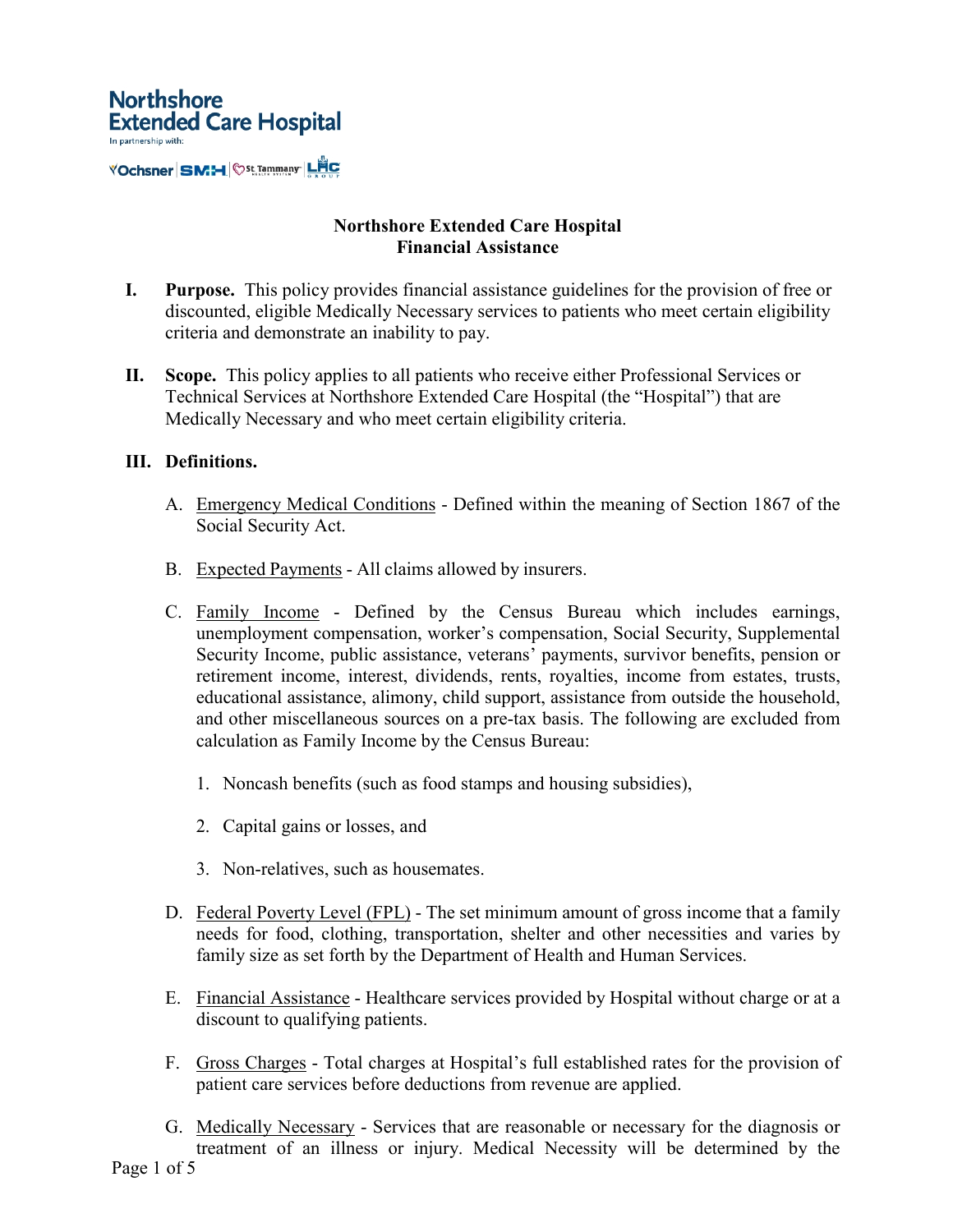

examining physician.

- H. Patient Portion The amount the patient is financially responsible for after insurance has been applied to the bill for the services rendered.
- I. Professional Services Services provided by a physician or clinical professional.
- J. Self-Pay Discount Discount applied to amounts due from patients for uninsured services.
- K. Technical Services Medical or technical equipment, supplies or services.
- L. Underinsured Patient has some form of third party assistance but still has out-ofpocket expenses that exceed his/her ability to pay.
- M. Uninsured Patient has no form of third party assistance to assist with financial responsibility for medical services.

### **IV. Policy Statements.**

- A. Hospital is committed to providing Financial Assistance for Medically Necessary Care to persons who are Uninsured, Underinsured, ineligible for a government program, or otherwise unable to pay, and who are determined to be eligible for Financial Assistance in accordance with this policy. Hospital shall provide, without discrimination, care of Emergency Medical Conditions to individuals regardless of their eligibility for Financial Assistance or for government assistance.
- B. Patients who are determined eligible for Financial Assistance shall not be deferred for Medically Necessary care.
- C. Patients are expected to cooperate with Hospital's procedures for obtaining Financial Assistance or other forms of payment, and to contribute to the costs of their care based on their individual ability to pay.
- D. The granting of Financial Assistance shall be based on an individualized determination of financial need and will not take into account age, gender, race, social or immigration status, sexual orientation, or religious affiliation.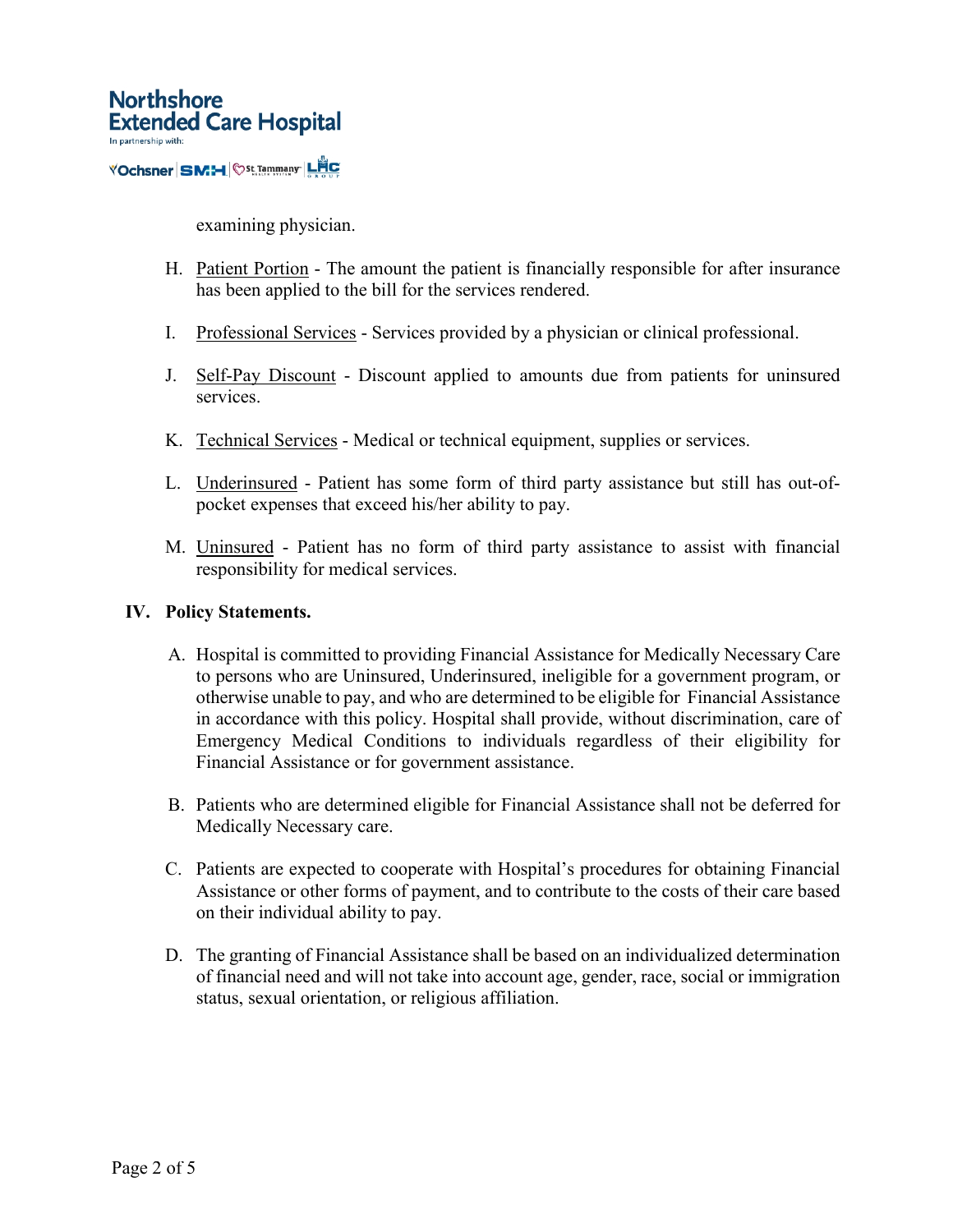

# **V. Procedures/Standards and Roles & Responsibilities.**

- A. Eligibility for Financial Assistance.
	- 1. Financial Assistance applies to patient liability only, including but not limited to, deductibles, co-payments, and co-insurances and is available to residents of Louisiana and Mississippi. Eligibility for Financial Assistance is determined based on the patient's Family Income, assets, and family size.
	- 2. Hospital shall provide a 100% Financial Assistance discount for eligible services to patients whose Family Income is at 200% of the FPL Guidelines or less.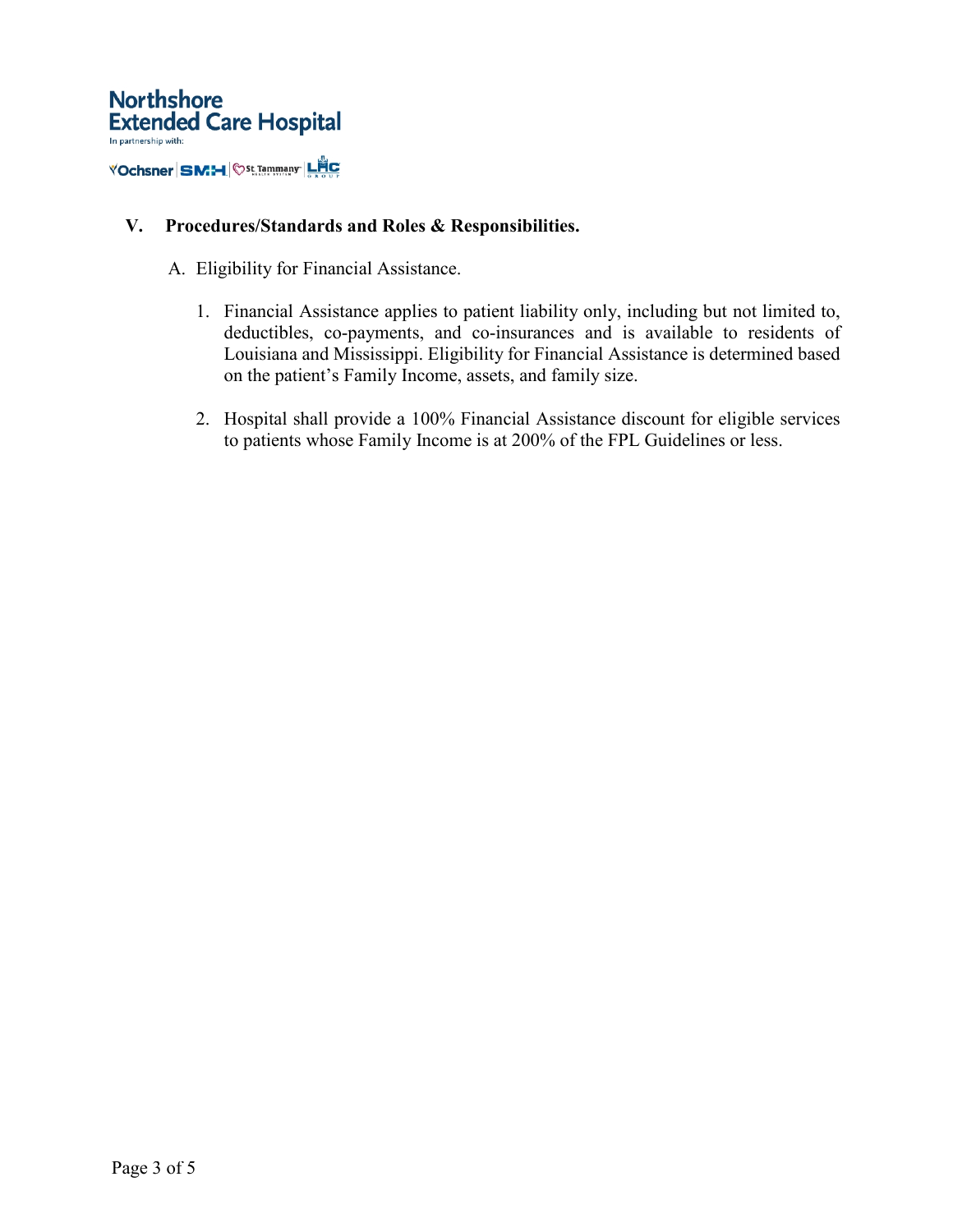- 3. Patients whose Family Income exceeds 200% of the FPL may be eligible to receive discounted rates on a case-by-case basis based on their specific circumstances, such as catastrophic illness or medical indigence, at the discretion of Hospital. For exceptions, documentation may be required to qualify for Financial Assistance. Exceptions include, but are not limited to:
	- a. Expensive medications,
	- b. Terminal illness, or
	- c. Multiple hospitalizations.
- 4. Failure to comply with Hospital's Medicaid coverage and Financial Assistance screening process will exclude patients from Financial Assistance eligibility.
- 5. Modifications to previously awarded discounts shall be made if subsequent information indicates the information provided to Hospital was inaccurate.
- B. Services Available Under this Policy.
	- 1. Financial Assistance is available for all Professional Services and Technical Services, except for the following:
		- a. Prepaid, fixed price services, and
		- b. Transplant services.
- C. Methods by Which Patients May Apply for Financial Assistance.
	- 1. Financial Assistance requests can be made by contacting the Patient Account Customer Service department via telephone, email, fax, or written correspondence or by visiting the Patient Financial Services Department located at Hospital Health System facilities.
	- 2. Financial need will be determined by an individual assessment of financial need and may:
		- a. Include an application process in which the patient or the patient's guarantor, is required to cooperate and supply personal, financial, and other information and documentation relevant to making a determination of financial need;
			- i. The Financial Assistance application is required to provide additional information to allow for a more in-depth review of borderline approvals, hardship cases, and large balances.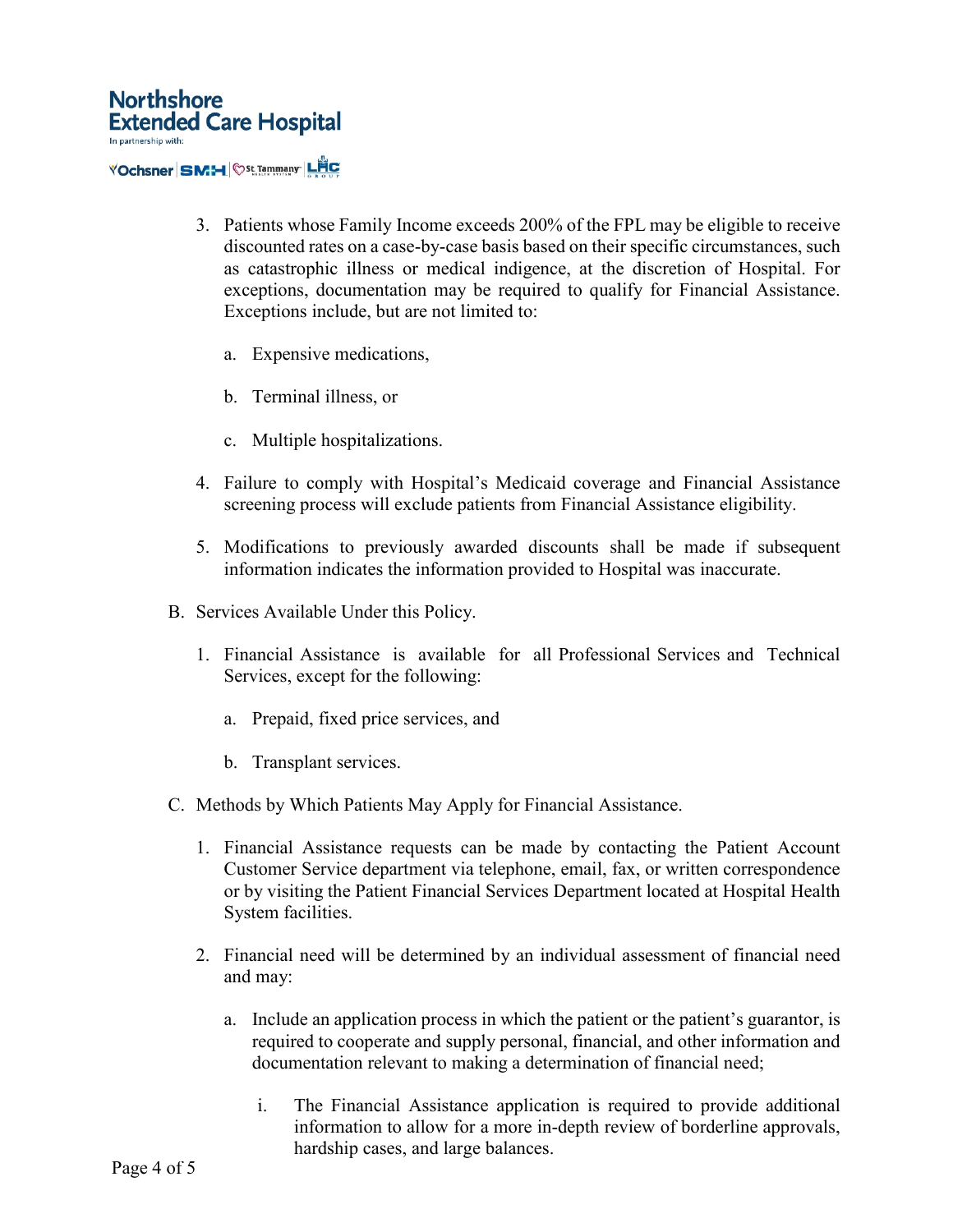

- b. Include the use of external publicly available data sources that provide information on a patient's or a patient's guarantor's ability to pay (such as credit scoring);
- c. Use a third party tool when there is insufficient information provided by the patient and may be utilized as the sole documentation source to make a Financial Assistance determination;
- d. Include reasonable efforts by Hospital to explore appropriate alternative sources of payment and coverage from public and private payment programs and to assist patients to apply for such programs; or
- e. Include a review of the patient's outstanding accounts receivable for prior services rendered and the patient's payment history.
- 3. Applications for Financial Assistance are considered on an episode-of-care by episode-of-care basis. A patient has 240 days from the date of the first postdischarge bill for an episode of care to apply for Financial Assistance for that episode of care.
- D. Amounts Charged to Patients.
	- 1. Patients who receive financial assistance may not be charged more for the same services generally billed to insured patients. The Financial Assistance discounts are separately calculated for each facility and represent the average payor yield by reviewing Medicare and commercial actual and Expected Payments (including the Patient Portion) over the prior twelve month period.
- E. Presumptive Financial Assistance Eligibility.
	- 1. In addition to the formal Financial Assistance application process, Uninsured patients may also be presumed to be eligible for Financial Assistance for charges on Technical Services based on evidence provided via use of a third party screening tool, which may be utilized as the sole documentation source to make a Financial Assistance determination.
	- 2. Medically Necessary charges not covered by Medicaid or indigent care programs may be presumed eligible for Financial Assistance.
	- 3. Account balances with previously made payments may be considered for Financial Assistance if requested through Patient Financial Services or Patient Accounts Customer Service; however, they shall not be considered through the presumptive Financial Assistance process.